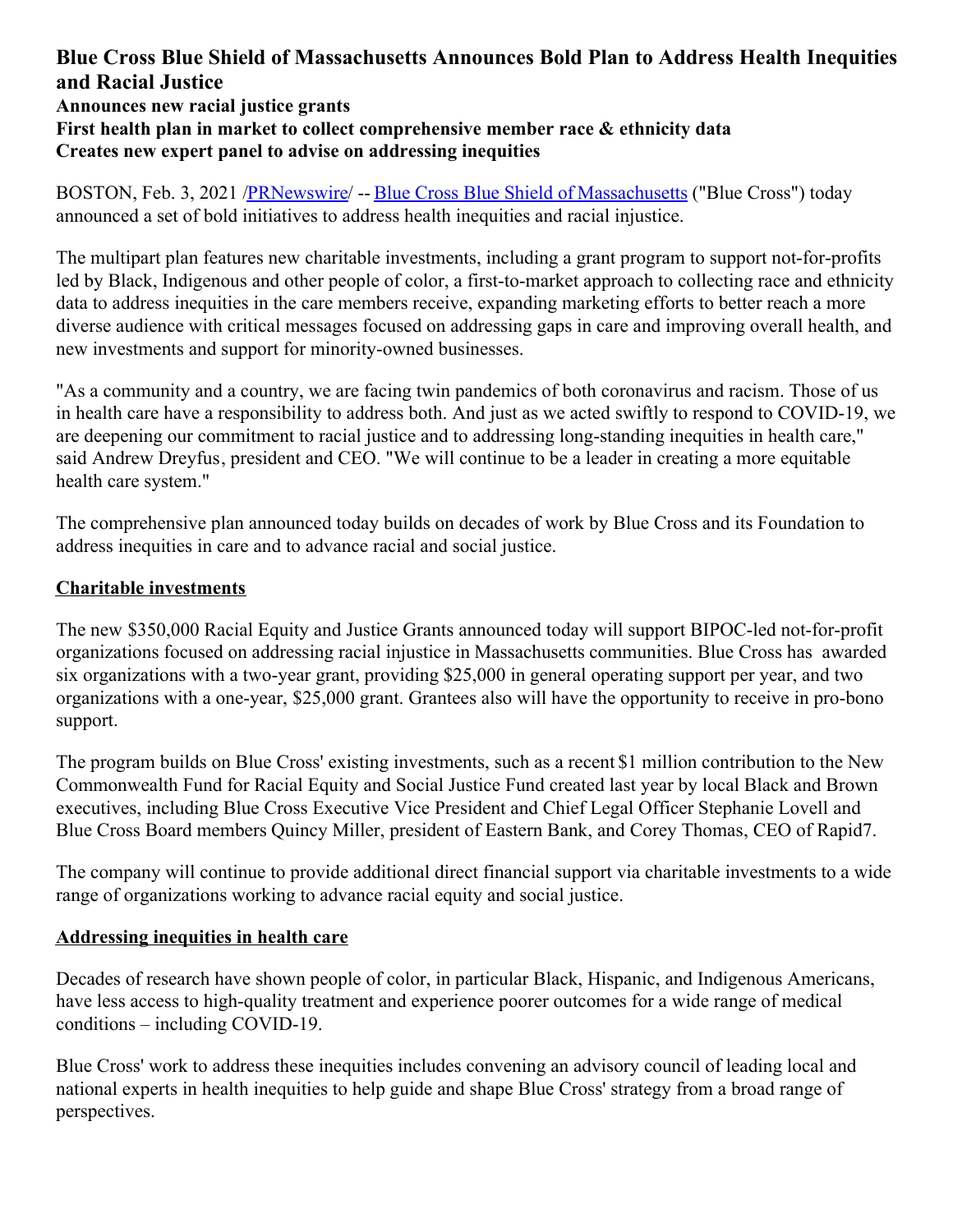Additionally, Blue Cross is:

• Collecting [comprehensive,](https://c212.net/c/link/?t=0&l=en&o=3055871-1&h=4066209586&u=https%3A%2F%2Fcoverage.bluecrossma.com%2Farticle%2Fhow-one-health-plan-working-address-inequities-health-care&a=Collecting+comprehensive%2C+member-level+race+and+ethnicity+data) member-level race and ethnicity data that can be used to collaborate with the community and clinical partners to reduce racial and ethnic inequities. Blue Cross is the first health plan in the region to undertake this comprehensive effort.



- Creating metrics and programs to address racial inequities in health care access and quality, including measures of service provided by Blue Cross directly to our members
- Educating employees on the impact of race, ethnicity, and socioeconomic factors on Blue Cross members, and effectively using this information in day-to-day interactions both internally and externally.
- Reviewing existing contracts with vendors to assess their programs for detecting and addressing health inequities (e.g., in their algorithms and care management services) and incorporating such questions in future vendor assessment and RFPs.
- Evolving the company's current Diversity, Equity & Inclusion governance structure to include health equity issues, and publishing – company-wide – an enhanced scorecard that measures progress against other best-in-class companies to ensure accountability and transparency.

#### **Standing for equity in our communities**

The company is also:

- Partnering with the Greater Boston Chamber of Commerce Pacesetters Program to support a collaborative initiative to promote minority-owned businesses.
- Becoming the first company to make a public pledge to support the Greater New England Minority Supplier Development Council's new campaign for minority supplier development.
- Asking BCBSMA vendors to maintain a percentage of their business with diverse suppliers and to share related data.

#### **An inclusive company culture**

The most successful companies are the most diverse, inclusive, and innovative. Blue Cross regards diversity and inclusion at Blue Cross as central to the culture and values at the company. At Blue Cross, diversity isn't just about representation of people from different backgrounds, although that's critically important; it's also about ensuring the entire workforce feels respected, included, and empowered to contribute. 72% of Blue Cross employees are women, and more than 50% of the board of directors are people of color or women.

New initiatives include:

Further educating Blue Cross leaders about their responsibilities in building an inclusive organization, understanding and eliminating bias in hiring decisions, and best management practices; these initiatives will be incorporated into internal performance metrics.